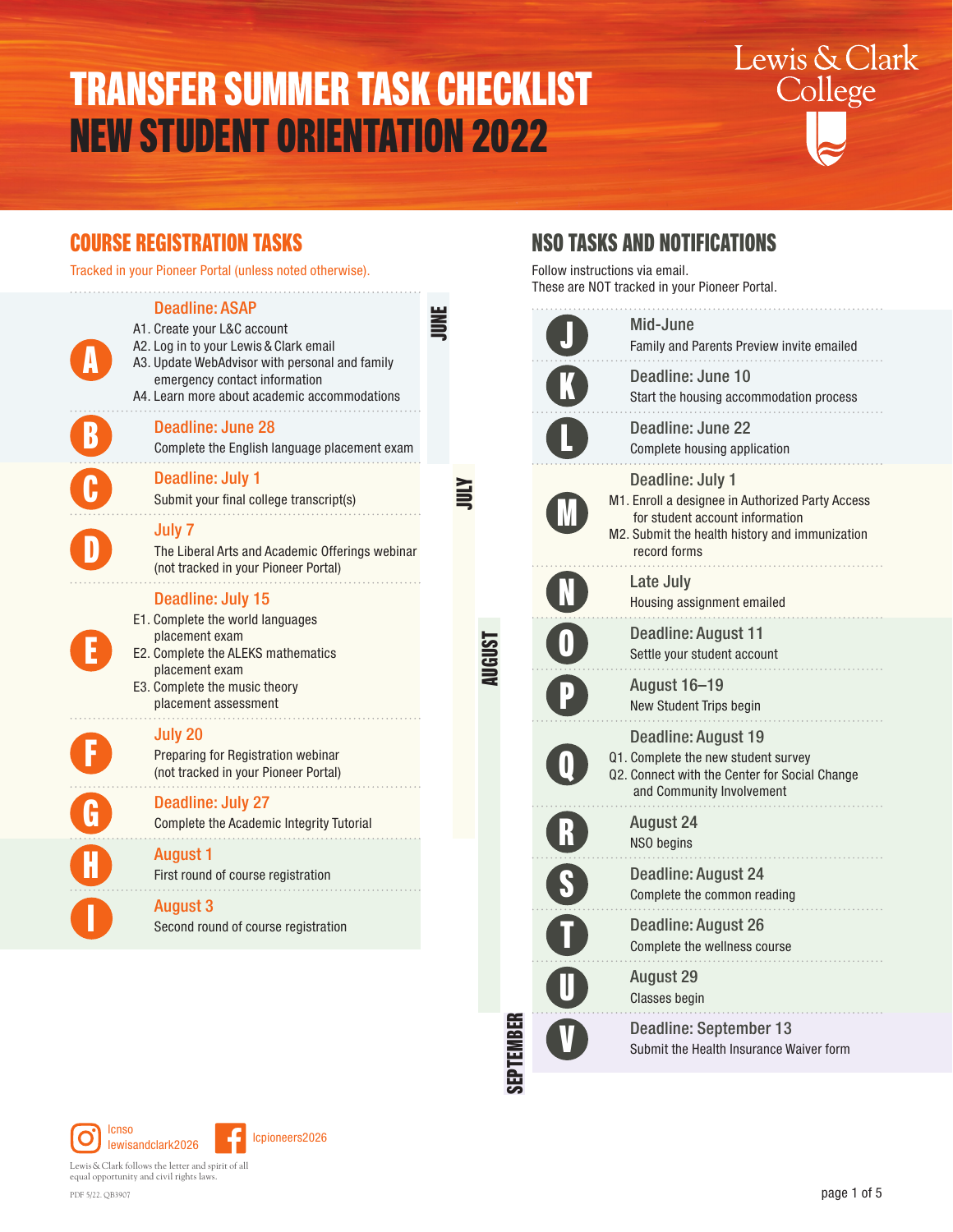# COURSE REGISTRATION TASKS

Tracked in your Pioneer Portal (unless noted otherwise).



#### A1. [Create your Lewis](http://go.lclark.edu/create_account) & Clark account

#### Opens: May 12 Deadline: ASAP Required

Create your Lewis & Clark account, which will establish your username for L&C email and systems including WebAdvisor (the website you'll use to search for courses, locate your registration times, and register), Moodle, and wifi access points on campus. All communication from the college will be sent to your new L&C email address once you've set it up. During **account creation**, your L&C username is shown at the top of the page (i.e. lc22-1234@lclark.edu). You will also create an email alias (i.e. johnsmith@lclark.edu), which you won't use to log in anywhere. People can email you using your alias or username (they both route to the same inbox), but only your username will allow you access into L&C systems and email.

#### A2. Access your Lewis & [Clark email account](http://mail.google.com/)

Opens: May 12 Deadline: ASAP **Required** 

Once you have created your Lewis & Clark account, visit mail.google.com to get started. To log in, rather than using the @gmail.com extension, you will use your Lewis & Clark username (i.e. lc22-1234@lclark.edu) and password. The college will exclusively use this email address to communicate with you this summer and throughout your academic career. Please check your L&C email frequently. Note: It may take a few minutes after creating your account for you to be able to log in with Gmail.

#### A3. [Submit your emergency contact information](https://webadvisor.lclark.edu/WebAdvisor/WebAdvisor?TYPE=M&PID=CORE-WBMAIN&TOKENIDX=4040238537)

#### Opens: May 12 Deadline: ASAP Required

It is critical that we have a cell phone number and other contact information for you and your family in the event of an emergency. We recognize that you may have concerns about your privacy. The emergency contact information you provide will be held in a limited-access, password-protected portion of Lewis & Clark's database and used only in compliance with the institution's policies and procedures.

#### 1. Log in to [WebAdvisor.](https://webadvisor.lclark.edu/WebAdvisor/WebAdvisor?TYPE=M&PID=CORE-WBMAIN&TOKENIDX=4670765454)

- 2. Click on Students, then on Emergency Contact Information.
- 3. After entering the appropriate contact information, click Update/Verify to complete the entry.

#### A4. [Learn about academic accommodations](https://www.lclark.edu/offices/student-accessibility/)

Opens: May 12 Deadline: ASAP If applicable

Lewis & Clark is committed to serving the needs of students with disabilities and learning differences. The Office of Student Accessibility (OSA) ensures that students receive all of the benefits of a comprehensive selection of services. Reach out to [OSA](https://www.lclark.edu/offices/student-accessibility/) as an incoming student to begin facilitating accommodations.

#### Complete the English language placement exam

Opens: June 24 B

C

#### Deadline: June 28

#### If applicable

International students who speak English as a second language need to complete an English language placement exam online. You will receive information about the test through your L&C email the week prior to June 24.

#### Submit your final college transcript(s)

## Opens: May 12

Deadline: July 1 Required

You must send the [Office of the Registrar](https://college.lclark.edu/offices/registrar/) (reg@lclark.edu)

official transcripts reflecting any additional college work you've completed since your admission to Lewis & Clark. The Office of the Registrar will contact you regarding changes to your transfer credit status upon receipt and processing of your updated transcript(s).



#### [The Liberal Arts and Academic Offerings webinar](https://zoom.us/webinar/register/WN_JAAhk_eGSWWLEjtkFvDJjQ)

#### July 7 Recommended

[Register for this webinar](https://zoom.us/webinar/register/WN_JAAhk_eGSWWLEjtkFvDJjQ) to learn more about the liberal arts and L&C's academic offerings. There will be time for questions at the end. A recording of the webinar will be made available for those unable to attend. This task is NOT tracked in your Pioneer Portal.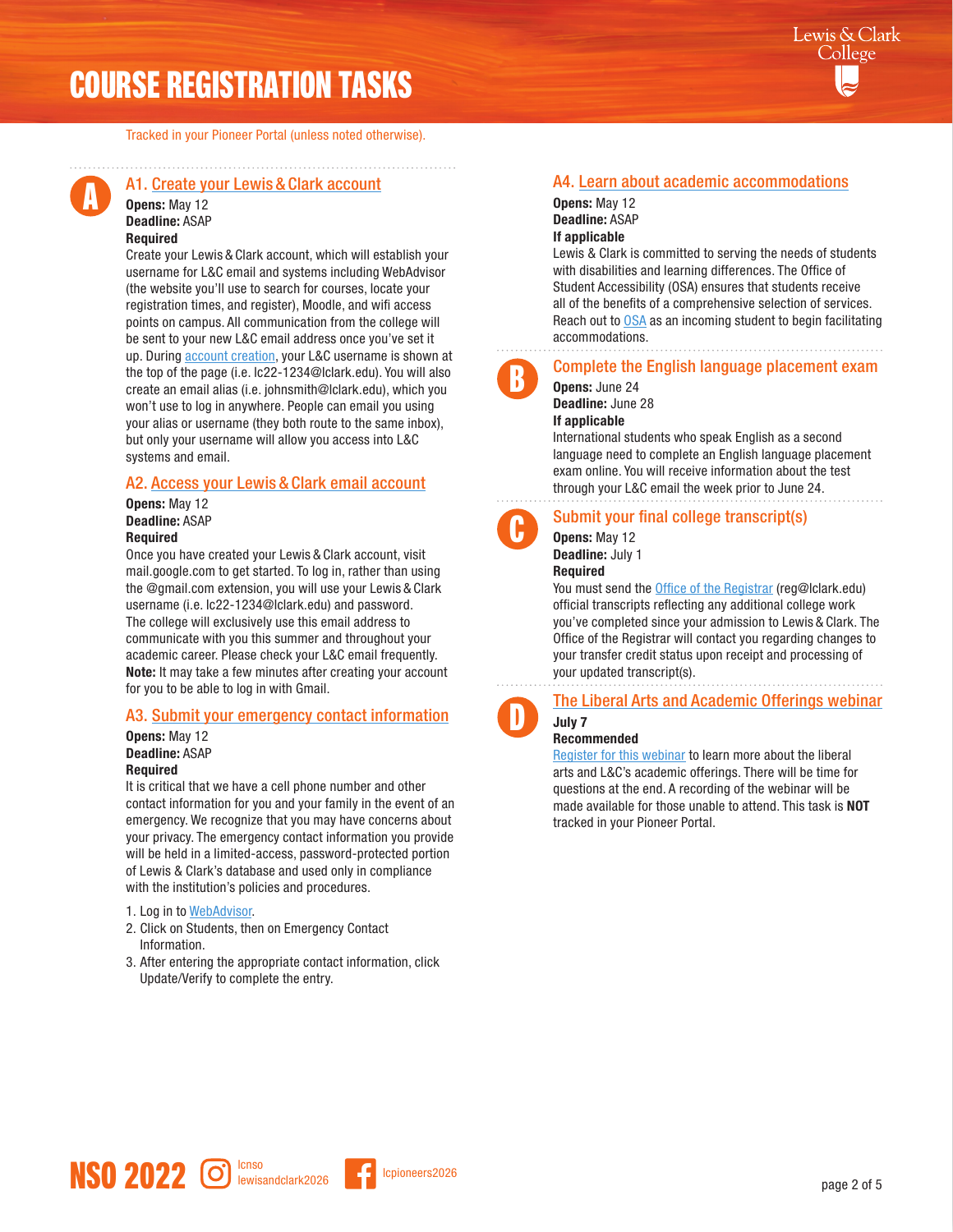# COURSE REGISTRATION TASKS

Tracked in your Pioneer Portal (unless noted otherwise).

# E

#### E1. [Complete the world languages](http://go.lclark.edu/world_languages/placement)

[placement exam](http://go.lclark.edu/world_languages/placement) Opens: May 12 Deadline: July 15 If applicable

One of the general education requirements is completing study of a language other than English through the 201 level. Courses are offered in Arabic, Chinese, classical Greek, French, German, Japanese, Latin, Russian, and Spanish. If you have previously studied one of these languages and want to continue, you need to complete a language placement exam. The assessments for Chinese, French, German, Japanese, and Spanish can be [accessed](https://college.lclark.edu/departments/world_languages/placement_exams/)  [online](https://college.lclark.edu/departments/world_languages/placement_exams/), as can instructions and additional information about assessments for Arabic, classical Greek, Latin, and Russian. Students with results that suggest placement into courses above the required three semesters will be required to confirm this placement during New Student Orientation. We highly recommend you complete your exam by July 15 for registration purposes. If you have chosen to study a new language, you can register directly for the 101 level and bypass this placement exam.

#### E2. [Complete the ALEKS mathematical](https://college.lclark.edu/departments/mathematical_sciences/sqrc/exam/incoming/)

#### [placement exam](https://college.lclark.edu/departments/mathematical_sciences/sqrc/exam/incoming/)

Opens: May 12 Deadline: July 15 If applicable

One of the general education requirements is completing at least one natural science course, most of which have an algebraic proficiency prerequisite. Prior to course registration, we recommend that incoming students [take the](https://college.lclark.edu/departments/mathematical_sciences/sqrc/exam/incoming/)  [ALEKS](https://college.lclark.edu/departments/mathematical_sciences/sqrc/exam/incoming/) in order to meet this prerequisite, unless one of the following applies:

- You have an AP Calculus AB or BC score of 4 or 5.
- You have an IB Mathematics Higher Level score of 5, 6, or 7.
- You have college-level transfer credit that the Registrar's Office has deemed equivalent.

The Office of the Registrar [records ALEKS scores](https://college.lclark.edu/departments/mathematical_sciences/sqrc/results/), and you can see them in WebAdvisor by clicking on Students, then on Test Summary. Set aside some time for this task, and don't wait until the last minute! Most students take the ALEKS twice, and students often score significantly higher the second time, so waiting until late July to take the placement for the first time could impact your ability to register for desired courses. Before retaking the exam, students must complete at least 8 hours of study with the relevant learning modules, and 12 hours are recommended.

### E3. [Complete the music theory](http://go.lclark.edu/music/placement)

[placement assessment](http://go.lclark.edu/music/placement) Opens: May 12 Deadline: July 15 If applicable

#### You should take the **Music Theory Placement assessment**

if you think you may choose to major or minor in music. This assessment will test your music theory and aural skills and help determine which music theory course you should take first.

F

G

H

#### [Preparing for Registration webinar](https://zoom.us/webinar/register/WN_lE81NKMeRDi86vcfv-Q25Q) July 20

#### Recommended

[Register for this webinar](https://zoom.us/webinar/register/WN_lE81NKMeRDi86vcfv-Q25Q) to learn more about course registration. There will be time for questions at the end. A recording of the webinar will be made available for those unable to attend. This task is NOT tracked in your Pioneer Portal.

#### [Complete the Academic Integrity Tutorial](https://college.lclark.edu/dean/academic-conduct/)

Opens: May 12 Deadline: July 27

Required

Lewis & Clark believes that each member of the community is responsible for the integrity of their individual academic performance. It is important for all students to understand what constitutes academic dishonesty. The [Academic](https://college.lclark.edu/dean/academic-conduct/)  [Integrity Tutorial](https://college.lclark.edu/dean/academic-conduct/) will be available 24 hours after the creation of your LC account.

First round of course registration

#### August 1 Required

The College Advising Center's [How to Register](https://college.lclark.edu/academics/support/advising/first-year/how-to-register/) page explains class selection and the registration process. Review this guide before registering for classes on August 1 and 3.

# I

## Second round of course registration

August 3 Required

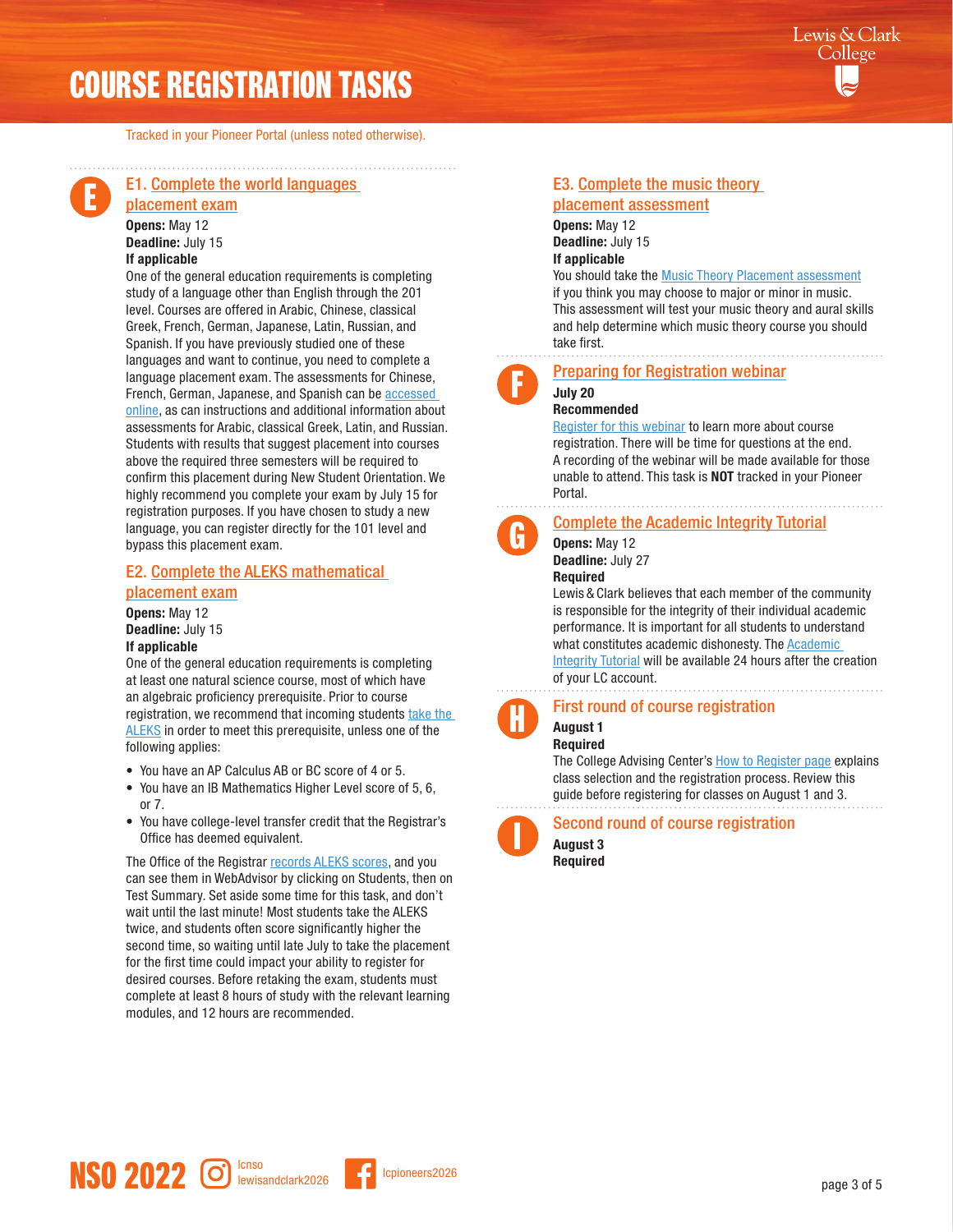# NSO TASKS AND NOTIFICATIONS

Follow instructions via email. The following items are NOT tracked in your Pioneer Portal.



Family and Parents Preview invitation emailed Mid-June

[Start the housing accommodation process](https://www.lclark.edu/offices/student-accessibility/) Opens: May 12 Deadline: June 10

### If applicable

The [Office of Student Accessibility](https://www.lclark.edu/offices/student-accessibility/) (OSA) will work with you on accommodations for housing, assistance animals, parking exemptions, modified meal plans, and academics. Placement into accommodation housing cannot be guaranteed if the documentation process is initiated after June 10. Note: Academic accommodations can be started at any time with OSA, but it is highly recommended to start the process over the summer.

#### [Complete housing a](https://lclark.starrezhousing.com/StarRezPortalX/)pplication

Opens: May 12 Deadline: June 22 Required

You will receive a welcome email with details on the housing process from [Campus Living](https://college.lclark.edu/student_life/campus_living/) in mid-May. You will be able to submit the housing and roommate questionnaires in the [housing portal](https://lclark.starrezhousing.com/StarRezPortalX/) 24 hours after creating your L&C account.



L

[M1. Enroll a designee in Authorized Party Access](https://www.lclark.edu/offices/account_services/student_statements/) [for student account information](https://www.lclark.edu/offices/account_services/student_statements/)

Opens: Late June Deadline: July 1 Recommended

[Authorized Party](https://www.lclark.edu/offices/account_services/student_statements/) enables a designated parent or guardian to remit payments, get balance information, and, if permitted, retrieve student account statement information and discuss student account-related finances.

#### M[2. Complete health history and immunization](http://go.lclark.edu/new_student_health_info)

[record forms](http://go.lclark.edu/new_student_health_info) Opens: May 12 Deadline: July 1 Required

Read the **[letter to new undergraduate students](http://go.lclark.edu/new_student_health_info)**, which will guide you through some important health-related requirements. The health history and immunization record forms are available in the [Health Information Portal](https://lclark.medicatconnect.com/) 24 hours after you set up your L&C email account.



Housing assignment emailed Late July



## [Settle your student account](https://webadvisor.lclark.edu/WebAdvisor/WebAdvisor?TYPE=M&PID=CORE-WBMAIN&TOKENIDX=5714315093)

Opens: Mid-July Deadline: August 11 Required

[Fall semester e-bills](https://www.lclark.edu/offices/account_services/student_statements/) are released in mid-July. Log in to [WebAdvisor](https://webadvisor.lclark.edu/WebAdvisor/WebAdvisor?TYPE=M&PID=CORE-WBMAIN&TOKENIDX=5714315093) and go to Student Finance to access the Student Account Center portal to review account details and retrieve your billing statement. There is more than one way to settle your student account at Lewis & Clark; [full details](https://www.lclark.edu/offices/account_services/settling_your_account/make_payments/) of accepted methods of payment and options are available online.



#### [New Student Trips begin](https://www.lclark.edu/programs/college_outdoors/programs/nst/) August 16–19

### Recommended

New Student Trips begin on August 16, 17, 18, and 19. Visit the [New Student Trip Options page](https://www.lclark.edu/programs/college_outdoors/programs/nst/trip-comparison-chart/) to see the details and start date for each individual trip, and the [NST Logistics page](https://www.lclark.edu/programs/college_outdoors/programs/nst/faq/)  for pre- and post-trip information. All trips return to L&C on August 23.



Q1. Complete the new student survey

#### Opens: August 8 Deadline: August 19 Recommended

The survey should take about ten minutes to complete, but the impact is much longer lasting! We ask you to reflect on your goals, imagine life after college, and think about how L&C can help move you toward achieving that vision. You'll also have the chance to hear from current L&C students about what it's like to be a Pio, and staff will be able to direct you to resources based on your answers to the questions!

Q2. Get connected with the Center for Social Change and Community Involvement

Opens: May 12 Deadline: August 19 Recommended

The [Center for Social Change and Community Involvement](https://college.lclark.edu/student_life/social_change/) is cosponsoring a Day of Service during New Student Orientation. Learn about all of the service events ahead of time by signing up with GivePulse.

- Download the GivePulse app or visit [givepulse.com.](https://www.givepulse.com/)
- Click on Log In, and then select Log in with Google.
- Enter your L&C username and password.
- Click on the Explore button in the header.
- Select the Groups tab at the top of the page (next to the search box).
- Type [L&C Volunteers Program](https://www.givepulse.com/group/239143-LandC-Volunteers-Program) into the search box, confirm that you have the correct zip code (97219), and hit enter.
- Click on the L&C Volunteers Program in the list of search results, and then click the Join button.